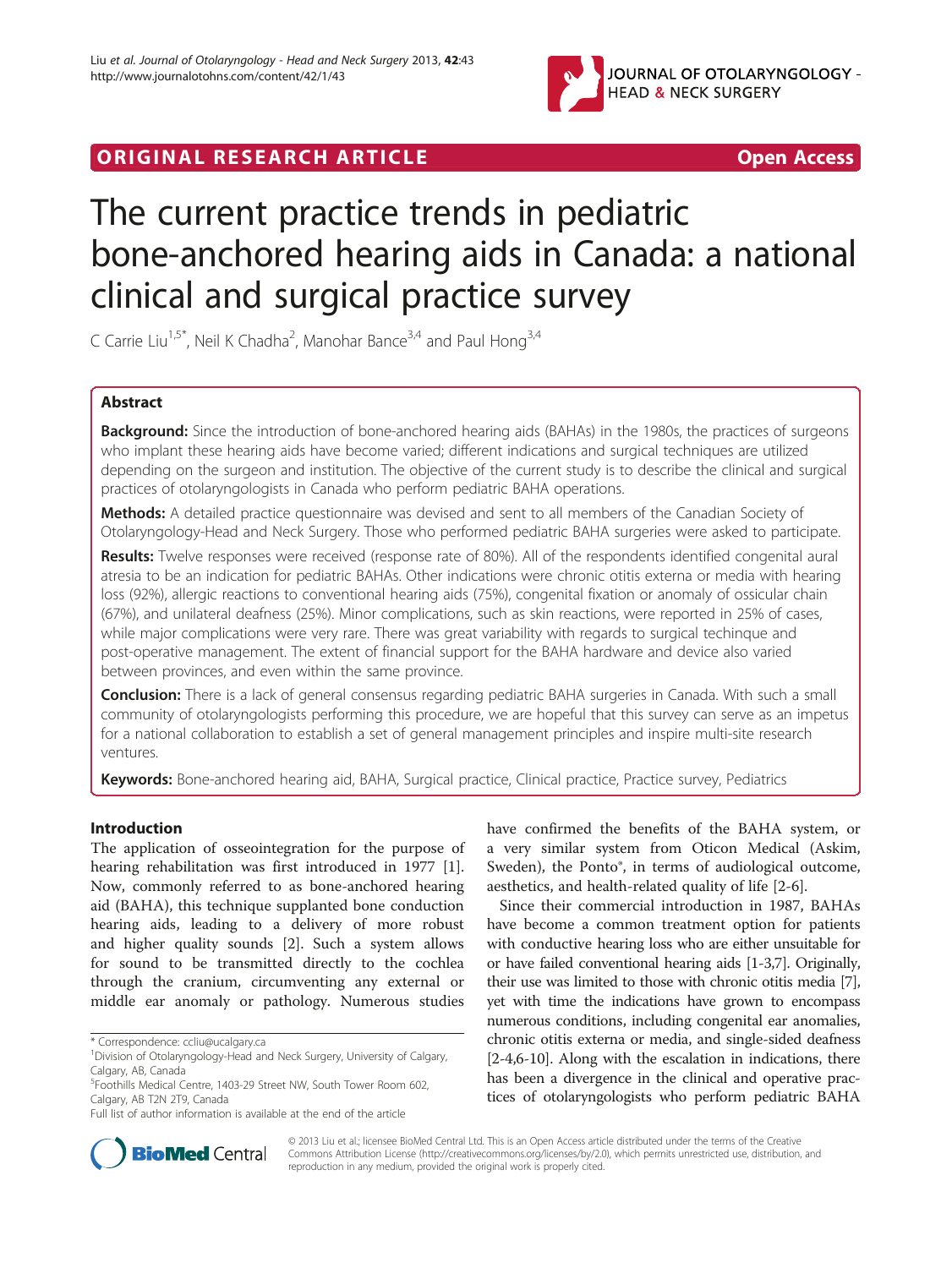surgeries. Depending on the surgeon and health centre experiences, different indications and techniques are utilized, resulting in variable practices [\[7](#page-8-0)].

The present study describes the clinical and surgical practices of otolaryngologists in Canada who perform pediatric BAHA operations. Elucidating the trends and variations in surgeon preferences and practices in one country may inspire a national collaboration to establish a set of general management principles with regards to pediatric BAHAs. It may also serve as an impetus for multi-site research ventures and information for policy and decision makers.

## Methods

A practice survey questionnaire was devised by the authors based on a review of the literature as well as from acquired experiences. The survey consisted of 39 questions divided into general practice and surgical practice sections (Additional file [1](#page-7-0): Appendix A). The general practice section comprised of questions regarding demographic information, including province of practice and completion and type of training. Respondents were then asked about their indications for pediatric BAHA surgeries as well as their use of the BAHA softband. Finally, there were questions regarding the funding of unilateral and bilateral BAHAs, replacement BAHAs, the BAHA softband, and perioperative complications.

The surgical practice section of the questionnaire inquired about the placement of the BAHA implant in microtia and non-microtia children, incision type, and the use of dermatomes and bony augmentation. There were also questions regarding the age of BAHA implantation, indications for one- and two-staged procedures, length of time in between stages, the placement/use of sleeper implants, and patient follow-up.

The questionnaire was sent via email to all members of the Canadian Society of Otolaryngology – Head and Neck Surgery (CSO-HNS). Only those who performed pediatric BAHAs were asked to respond. Two reminder emails were sent over the course of three months.

Given that this study is not experimental in nature and did not involve any patients or animals, exemption was obtained from the local Institutional Review Board.

# Results

A total of 12 responses were received. Specifically, a response rate of 80% was obtained since there were 15 otolaryngologists performing pediatric BAHA operations at the time of the survey in Canada [deduced from contacting the BAHA manufacturers (Cochlear and Oticon) and based on the pediatric BAHA surgeons already known to the authors in different regions].

### General practice

Table 1 shows the demographic data of the respondents. There were no representations from the provinces of Saskatchewan, Manitoba and New Brunswick, and the Yukon, Nunavut and Northwest Territories. This was expected since these regions did not have a pediatric BAHA program at the time of the survey. Eleven respondents worked in academic institutions and 10 have undergone fellowship training. Four were fellowship trained in pediatric otolaryngology and six in otology/ neurotology. The average number of pediatric BAHAs implanted each year per surgeon was 6.4 (range 1–20).

Table [2](#page-2-0) summarizes the clinical practices of the respondents. All respondents identified congenital aural atresia to be an indication for performing pediatric BAHAs. Other indications were chronic otitis externa or media with hearing loss (92%), allergic reactions to conventional hearing aids (75%), congenital fixation or anomaly of the ossicular chain (67%), and unilateral deafness (25%). Otologists who completed the survey have a median of 4 indications (range 4 to 6), while pediatric otolaryngologists have a median of 3 indications (range 2 to 5). None of the Canadian pediatric otolaryngologists stated unilateral deafness as an indication for pediatric BAHAs.

In the management of external auditory canal atresia, nine respondents (75%) primarily performed BAHAs. For three of these respondents, the percentage of children treated with BAHAs and canalplasties were 75- 80% and 20-25%, respectively. One surgeon reported performing primarily canalplasties, and BAHAs were

|  | Table 1 Demographic data of survey respondents |  |  |  |
|--|------------------------------------------------|--|--|--|
|--|------------------------------------------------|--|--|--|

|                           | Respondents   |         |
|---------------------------|---------------|---------|
|                           | <b>Number</b> | Percent |
| Province                  |               |         |
| British Columbia          | 1             | 8       |
| Alberta                   | 2             | 17      |
| Ontario                   | 3             | 25      |
| Quebec                    | 2             | 17      |
| Nova Scotia               | 3             | 25      |
| Newfoundland and Labrador | 1             | 8       |
| Academic institution      |               |         |
| Yes                       | 11            | 92      |
| <b>No</b>                 | 1             | 8       |
| Fellowship training       |               |         |
| Yes                       | 10            | 83      |
| Otology/Neurotology       | 6             | 60      |
| Pediatric Otolaryngology  | 4             | 40      |
| No                        | 1             | 8       |
| Not specified             | 1             | 8       |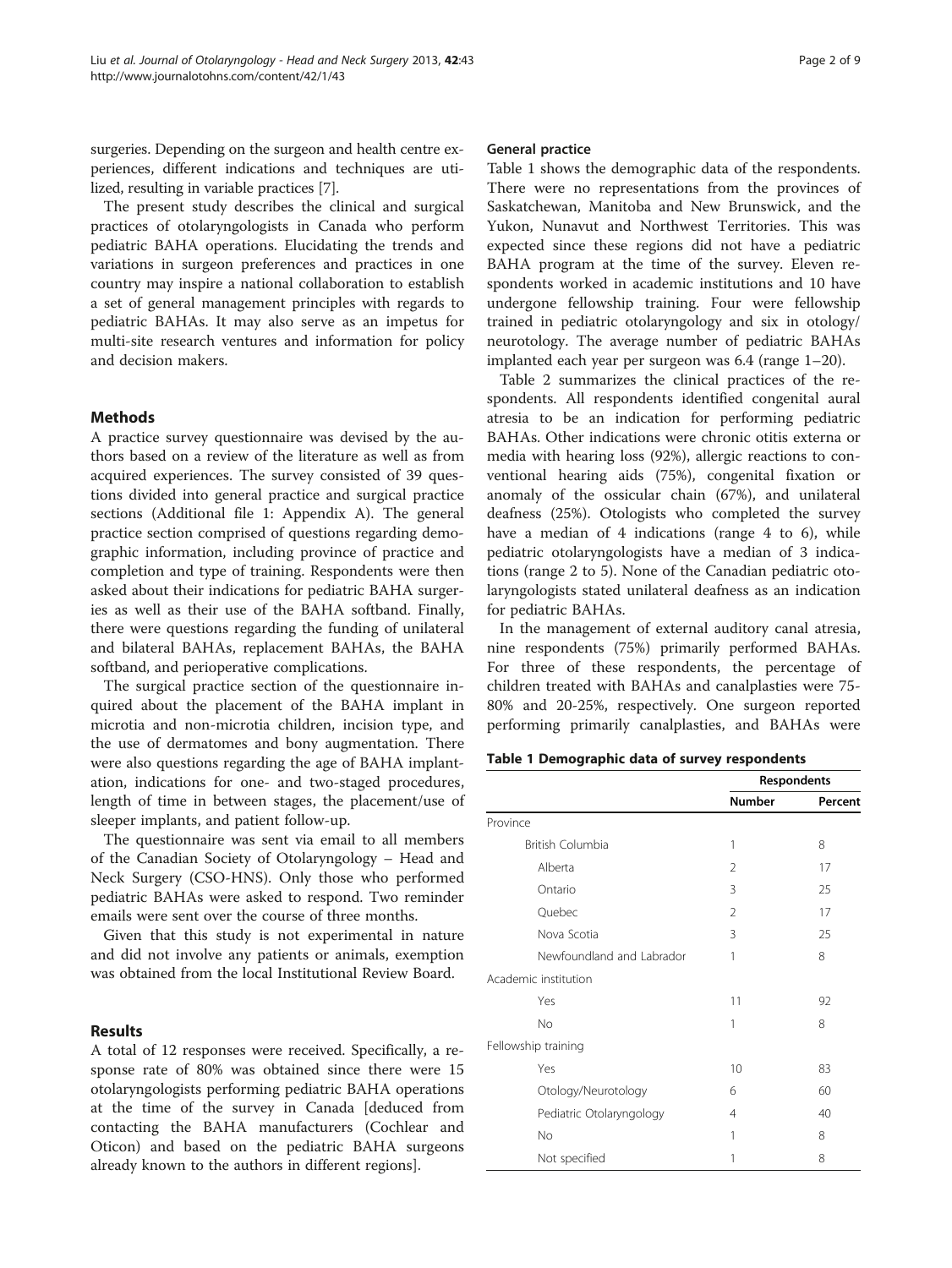## <span id="page-2-0"></span>Table 2 Summary of clinical practices

|                                                                                                           | Respondents    |         |
|-----------------------------------------------------------------------------------------------------------|----------------|---------|
|                                                                                                           | Number         | Percent |
| Would you routinely offer a BAHA for congenital unilateral conductive hearing loss in children?           |                |         |
| Yes                                                                                                       | $\overline{2}$ | 17      |
| No                                                                                                        | 10             | 83      |
| Indications for pediatric BAHAs                                                                           |                |         |
| Congenital atresia of ear canal                                                                           | 12             | 100     |
| Chronic otitis externa or media with hearing loss                                                         | 11             | 92      |
| Allergic reactions to standard hearing aids                                                               | 9              | 75      |
| Congenital fixation or anomaly of ossicular chain                                                         | 8              | 67      |
| Unilateral deafness                                                                                       | $\overline{3}$ | 25      |
| Trisomy 21                                                                                                | 5              | 42      |
| Treatment of external auditory canal atresia                                                              |                |         |
| Primarily canalplasty                                                                                     | $\mathbf{1}$   | 8       |
| Primarily BAHA                                                                                            | 9              | 75      |
| 50% canalplasty, 50% BAHA                                                                                 | $\mathbf{1}$   | 8       |
| Complete canal atresia - BAHA, partial canal stenosis - canalplasty                                       | 1              | 8       |
| Have you ever performed bilateral BAHAs in children? How many?                                            |                |         |
| $Yes - 1-3$                                                                                               | $\overline{4}$ | 33      |
| $Yes - 5$                                                                                                 | $\mathbf{1}$   | 8       |
| Yes - 10-15                                                                                               | $\mathbf{1}$   | 8       |
| <b>No</b>                                                                                                 | 6              | 50      |
| Do you routinely use the BAHA softband in children if indicated?                                          |                |         |
| Yes                                                                                                       | 11             | 92      |
| No                                                                                                        | 1              | 8       |
| At what age would you fit the BAHA softband in bilateral conductive hearing loss? (months)                |                |         |
| $\overline{2}$                                                                                            | $\mathbf{1}$   | 8       |
| $4 - 5$                                                                                                   | $\overline{2}$ | 17      |
| 6                                                                                                         | $\overline{4}$ | 33      |
| 12                                                                                                        | $\overline{4}$ | 33      |
| No response                                                                                               | $\mathbf{1}$   | 8       |
| Do you have a dedicated BAHA audiologist at your institution?                                             |                |         |
| Yes                                                                                                       | 11             | 92      |
| No                                                                                                        | $\mathbf{1}$   | 8       |
| Have you ever implanted other devices? (e.g., Vibrant Soundbridge) for pediatric conductive hearing loss? |                |         |
| Yes                                                                                                       | $\mathbf{1}$   | 8       |
| <b>No</b>                                                                                                 | 11             | 92      |

reported to be reserved only for patients who had unsuccessful canalplasty outcomes. All respondents with subspecialty training in pediatric otolaryngology used BAHAs as the primary treatment for external auditory canal atresia. For those with training in otology/ neurotology, BAHAs were used as primary treatment for three (50%) respondents.

Costs associated with bilateral BAHAs were reportedly covered in the practice areas of seven respondents (58%, Table [3](#page-3-0)). Of these, four respondents reported full cost coverage for all BAHA-related components. One respondent did not specify and two reported partial coverage. Three respondents (25%) reported full coverage for the first BAHA only and two (17%) reported only partial coverage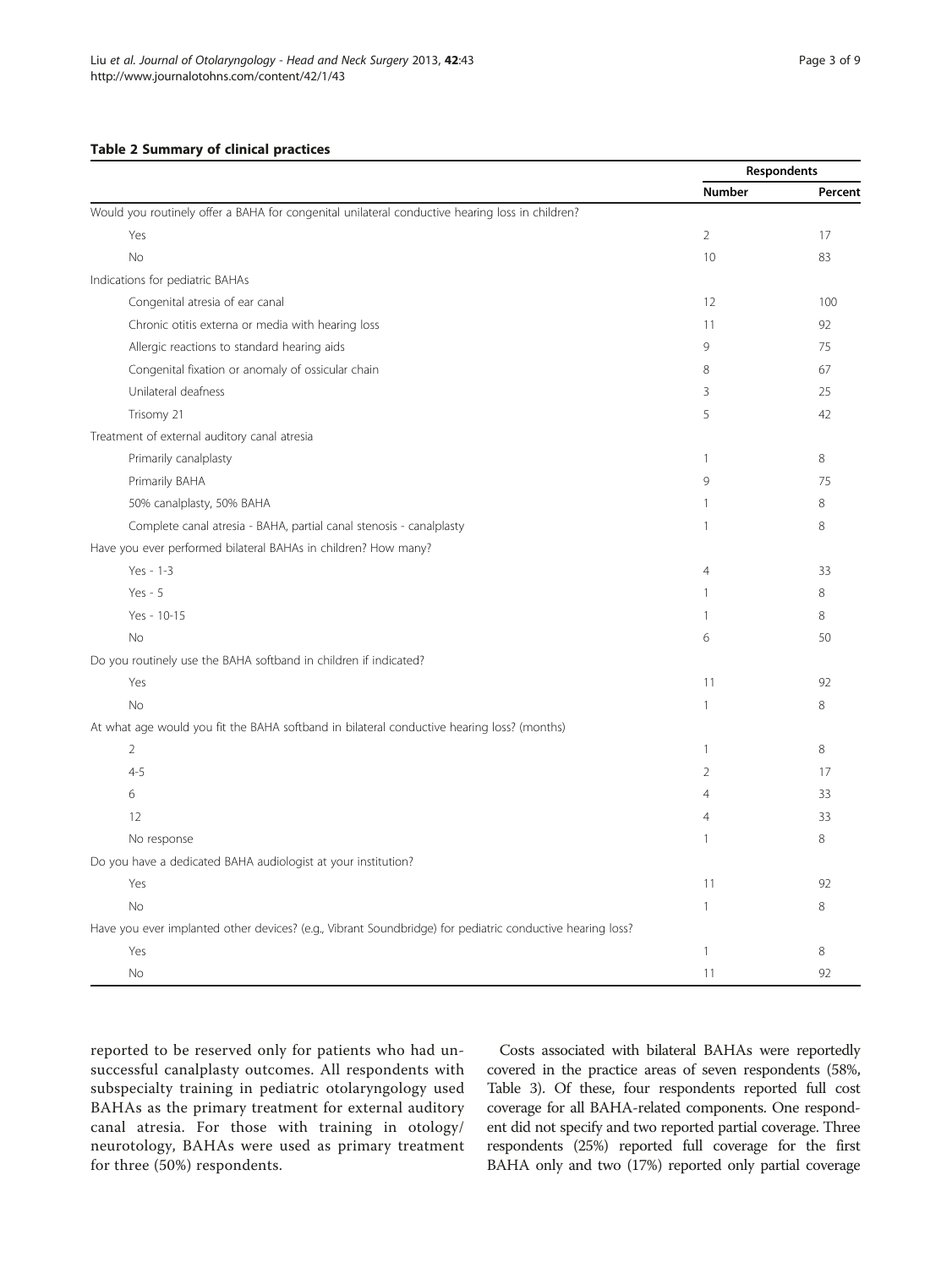| Province  | Funding, partial<br>$(P)/full$ (F) | If partial - portions covered                                       | <b>Alternative</b><br>funding | <b>Replacement BAHA</b><br>coverage | <b>Coverage of BAHA</b><br>softband* |
|-----------|------------------------------------|---------------------------------------------------------------------|-------------------------------|-------------------------------------|--------------------------------------|
| BC        | No                                 | Partial funding for one BAHA - implant,<br>procedure, not processor | Provincial<br>program         | <b>No</b>                           | Yes                                  |
| AB        | Yes (F)                            |                                                                     |                               | Yes                                 | Yes                                  |
| AB        | Yes (P)                            | Procedure                                                           | Charity<br>foundation         | Yes                                 | Yes                                  |
| ON        | Yes (F)                            |                                                                     |                               | Yes                                 | No                                   |
| ON        | Yes (F)                            |                                                                     |                               | <b>No</b>                           | No                                   |
| ON        | <b>No</b>                          | Full coverage for one BAHA                                          | Private<br>insurance          | <b>No</b>                           | Yes                                  |
| QC        | <b>No</b>                          | Partial funding for one BAHA - implant,<br>processor                | None                          | No                                  | No                                   |
| QC        | Yes $(P)$                          | Procedure                                                           | Charity<br>foundation         | <b>No</b>                           | No                                   |
| <b>NS</b> | No                                 | Full coverage for one BAHA                                          | Private<br>insurance          | No                                  | Yes                                  |
| <b>NS</b> | Yes $(-)$                          |                                                                     |                               | Yes                                 | Yes                                  |
| <b>NS</b> | Yes (F)                            | -                                                                   |                               | Yes                                 | Yes                                  |
| NL        | No.                                | Full coverage for one BAHA                                          | None                          | No                                  | Yes                                  |

<span id="page-3-0"></span>Table 3 Funding for costs associated with bilateral BAHAs

– No response.

\* Coverage of BAHA softband in the absence of an implanted BAHA.

BC - British Columbia, AB - Alberta, ON - Ontario, QC - Quebec, NS - Nova Scotia, NL - Newfoundland and Labrador.

for the first BAHA. Out of the 12 respondents, five reported the availability of government funding for replacement BAHAs.

Six surgeons (50%) have performed bilateral BAHAs in children, ranging from one to 15 cases each. The main indications included bilateral external auditory canal atresia and inability to wear conventional hearing aids, bilaterally. Costs associated with bilateral BAHAs were covered (either fully or partially) in the practice regions of five of the six surgeons (83%) who have performed this procedure in children. There was no coverage for bilateral BAHAs in the practice regions of four of the six surgeons (67%) who have not performed this procedure in children. Eleven out of 12 respondents (92%) reported that they routinely use the BAHA softband in young children when indicated. The BAHA softband was funded in most regions.

Minor complications, which mainly included skin reactions, cellulitis and soft-tissue infections, were reported to affect 25% of pediatric patients. Major complications (loss of implant, hematoma and complete skin overgrowth) were reported in less than 5%.

## Surgical practice

Table [4](#page-4-0) summarizes the surgical practices of those who responded to the survey. Eight respondents gave specific measurements for placement of the BAHA implant. The most commonly reported distance was 5 to 5.5 cm posterosuperior from the ear canal opening (or assumed opening in atretic ears), and 42% reported altering the implant site in children with microtia compared to children with normal auricles.

Incision type varied (42% linear; 58% U-shaped) and 25% routinely performed pre-operative imaging to assess the thickness and quality of the cranial bone. One quarter of the respondents reported using Gortex® or other forms of bone augmentation in select cases.

Nine respondents (75%) stated that bone thickness was the main determinant of the length of fixture used (3 mm versus 4 mm). Of these nine responses, five stated that they would always attempt to use a 4 mm fixture unless the bone thickness is incompatible, in which case a 3 mm fixture will then be implanted. For one surgeon, 4 mm fixtures were always used regardless of bone thickness. Finally, one listed age, rather than bone thickness, as the main determinant of fixture selection.

The wait time between the first and second stage of the procedure ranged from 3 to 12 months. Of those who provided specific timelines, the majority (86%) waited from 3 to 6 months. Time elapsed between second stage and the placement of the sound processor ranged from 7 to 90 days. Seven out of 11 (64%) surgeons routinely placed a sleeper (back-up) implant and three have had to use these back-up implants in the past.

The mean age for performing BAHA surgery was 4 years (range 1.5 to 6 years).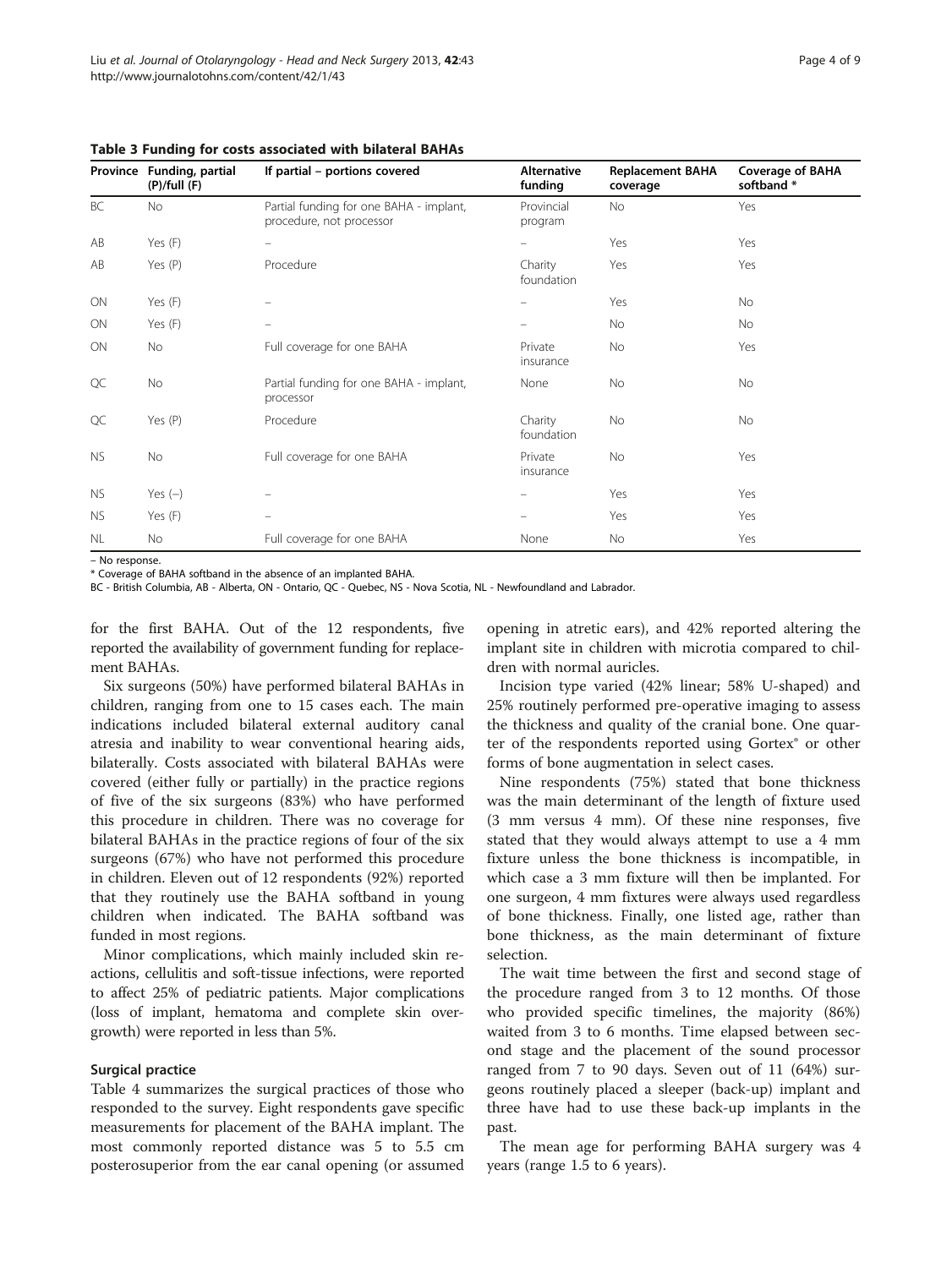# <span id="page-4-0"></span>Table 4 Summary of surgical practices

|                                                                                                           |                | Respondents |
|-----------------------------------------------------------------------------------------------------------|----------------|-------------|
|                                                                                                           | Number Percent |             |
| For patients with microtia, do you consult the reconstructive ear surgeon for advice on implant location? |                |             |
| Yes                                                                                                       | 9              | 75          |
| No                                                                                                        | 3              | 25          |
| Location of implant for non-microtia children                                                             |                |             |
| 3.5-4.5 cm posterosuperior to EAC                                                                         | $\overline{2}$ | 17          |
| 5.0-5.5 cm posterosuperior to EAC                                                                         | 5              | 42          |
| 6.5 cm posterosuperior to EAC                                                                             | $\mathbf{1}$   | 8           |
| Posterosuperior to EAC, measurement not specified                                                         | 2              | 17          |
| No answer                                                                                                 | $\overline{2}$ | 17          |
| Location of implant for microtia children                                                                 |                |             |
| Same as for non-microtia children                                                                         | $\overline{4}$ | 33          |
| Further posteriorly or superiorly                                                                         | 5              | 42          |
| Variable                                                                                                  | $\mathbf{1}$   | 3           |
| No answer                                                                                                 | 2              | 17          |
| What are your indications for 2-staged procedures in children?                                            |                |             |
| Bone thickness/condition and age                                                                          | 6              | 50          |
| Bone thickness/condition only                                                                             | 2              | 17          |
| Age only                                                                                                  | $\overline{2}$ | 17          |
| Single stage procedures only                                                                              | $\overline{1}$ | 8           |
| No answer                                                                                                 | 1              | 8           |
| Incision type                                                                                             |                |             |
| Linear                                                                                                    | 5              | 42          |
| U-shaped                                                                                                  | 7              | 58          |
| Dermatome use                                                                                             |                |             |
| Yes                                                                                                       | 6              | 50          |
| No                                                                                                        | 6              | 50          |
| Do you perform pre-operative imaging to assess the thickness or quality of the bone?                      |                |             |
| Yes                                                                                                       | 3              | 25          |
| <b>No</b>                                                                                                 | 8              | 67          |
| No answer                                                                                                 | $\mathbf{1}$   | 3           |
| Do you use Gortex® or other bony augmentation?                                                            |                |             |
| Yes                                                                                                       | 3              | 25          |
| No                                                                                                        | 9              | 75          |
| What is the earliest age at which you would typically perform the BAHA surgery? (years)                   |                |             |
| 1.5                                                                                                       | $\mathbf{1}$   | 8           |
| 3                                                                                                         | 3              | 25          |
| $\overline{4}$                                                                                            | 5              | 42          |
| $5 - 6$                                                                                                   | 3              | 25          |
| What are your indications for a 3 mm versus 4 mm fixture?                                                 |                |             |
| Bone thickness                                                                                            | 9              | 75          |
| 4 mm preferred, 3 mm fixtures used if there is inadequate bone thickness                                  | 5/9            | 56          |
| 4 mm fixtures used in 80% of cases, 3 mm in 20% of cases                                                  | 2/9            | 22          |
| 3 mm fixtures typically used in young children                                                            | 2/9            | 22          |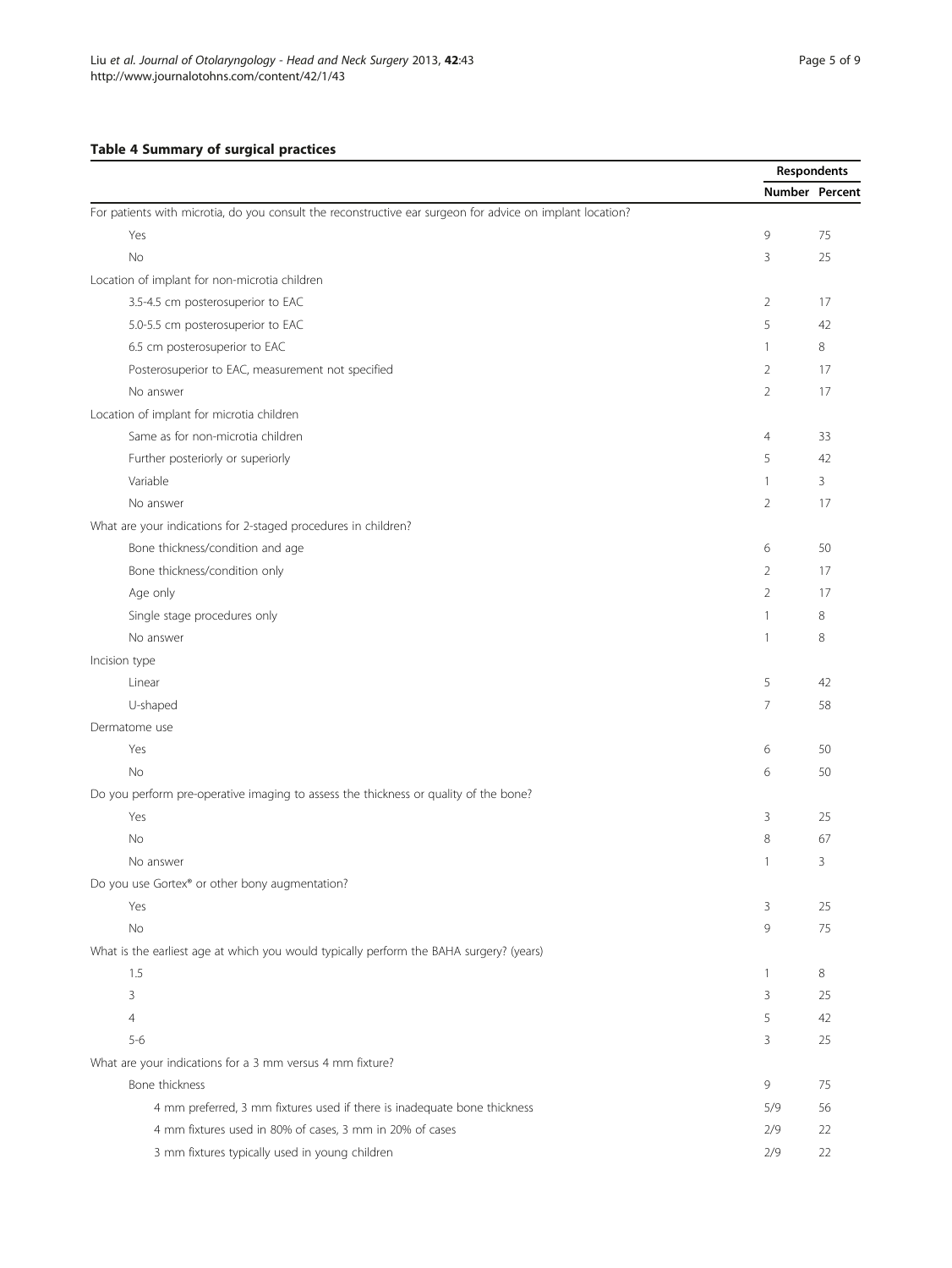# Table 4 Summary of surgical practices (Continued)

| 4 mm fixtures regardless of bone thickness                                                                                                      | $\mathbf{1}$   | 8  |
|-------------------------------------------------------------------------------------------------------------------------------------------------|----------------|----|
| Age                                                                                                                                             | 1              | 8  |
| No answer                                                                                                                                       | 1              | 8  |
| Length of time between 1 <sup>st</sup> and 2 <sup>nd</sup> stage? (months)                                                                      |                |    |
| 3                                                                                                                                               | $\mathbf{1}$   | 8  |
| $4 - 6$                                                                                                                                         | $\overline{4}$ | 33 |
| 3 for children >6yo, 6 for children <6yo                                                                                                        | 1              | 8  |
| 6-12 depending on age and bone quality                                                                                                          | 1              | 8  |
| No timeline specified but depends on age and bone thickness/quality                                                                             | 1              | 8  |
| Only perform single-stage surgeries                                                                                                             | $\mathbf{1}$   | 8  |
| No answer                                                                                                                                       | 3              | 25 |
| Do you use of a mastoid dressing after the 1 <sup>st</sup> stage procedure?                                                                     |                |    |
| Yes                                                                                                                                             | 9              | 75 |
| No                                                                                                                                              | $\overline{2}$ | 17 |
| No answer                                                                                                                                       | $\mathbf{1}$   | 8  |
| Do you routinely admit children after stage 1 or 2 procedures?                                                                                  |                |    |
| Yes                                                                                                                                             | 6              | 50 |
| No                                                                                                                                              | 5              | 42 |
| No answer                                                                                                                                       | 1              | 8  |
| Do you routinely place a sleeper implant during a pediatric case?                                                                               |                |    |
| Yes                                                                                                                                             | 7              | 58 |
| No                                                                                                                                              | 4              | 33 |
| No answer                                                                                                                                       | 1              | 8  |
| If yes to the above question, how often have you had to use the sleeper implant?                                                                |                |    |
| Never                                                                                                                                           | 4/7            | 57 |
| Once                                                                                                                                            | 1/7            | 14 |
| Twice                                                                                                                                           | 1/7            | 14 |
| 4% of cases                                                                                                                                     | 1/7            | 14 |
| Do you perform soft-tissue reduction during the 1 <sup>st</sup> or 2 <sup>nd</sup> stage?                                                       |                |    |
| $1st$ stage                                                                                                                                     | 2              | 17 |
| 2 <sup>nd</sup> stage                                                                                                                           | 8              | 67 |
| No answer                                                                                                                                       | $\overline{2}$ | 17 |
| If you perform 2-stage operations, how many days after the 2 <sup>nd</sup> stage procedure do you place the sound processor on the<br>abutment? |                |    |
| $7 - 14$                                                                                                                                        | 2/9            | 22 |
| $14 - 30$                                                                                                                                       | 4/9            | 44 |
| 60-90                                                                                                                                           | 3/9            | 33 |
| How often do you see pediatric BAHA patients have a successful operation?                                                                       |                |    |
| Every 1 month, then every 12 months                                                                                                             | $\mathbf{1}$   | 8  |
| Every 3 months, then every 6 months                                                                                                             | 1              | 8  |
| Every 6-12 months                                                                                                                               | 9              | 75 |
| Every 6 months for 24 months, then every 12 months                                                                                              | 1              | 8  |

EAC - external auditory canal.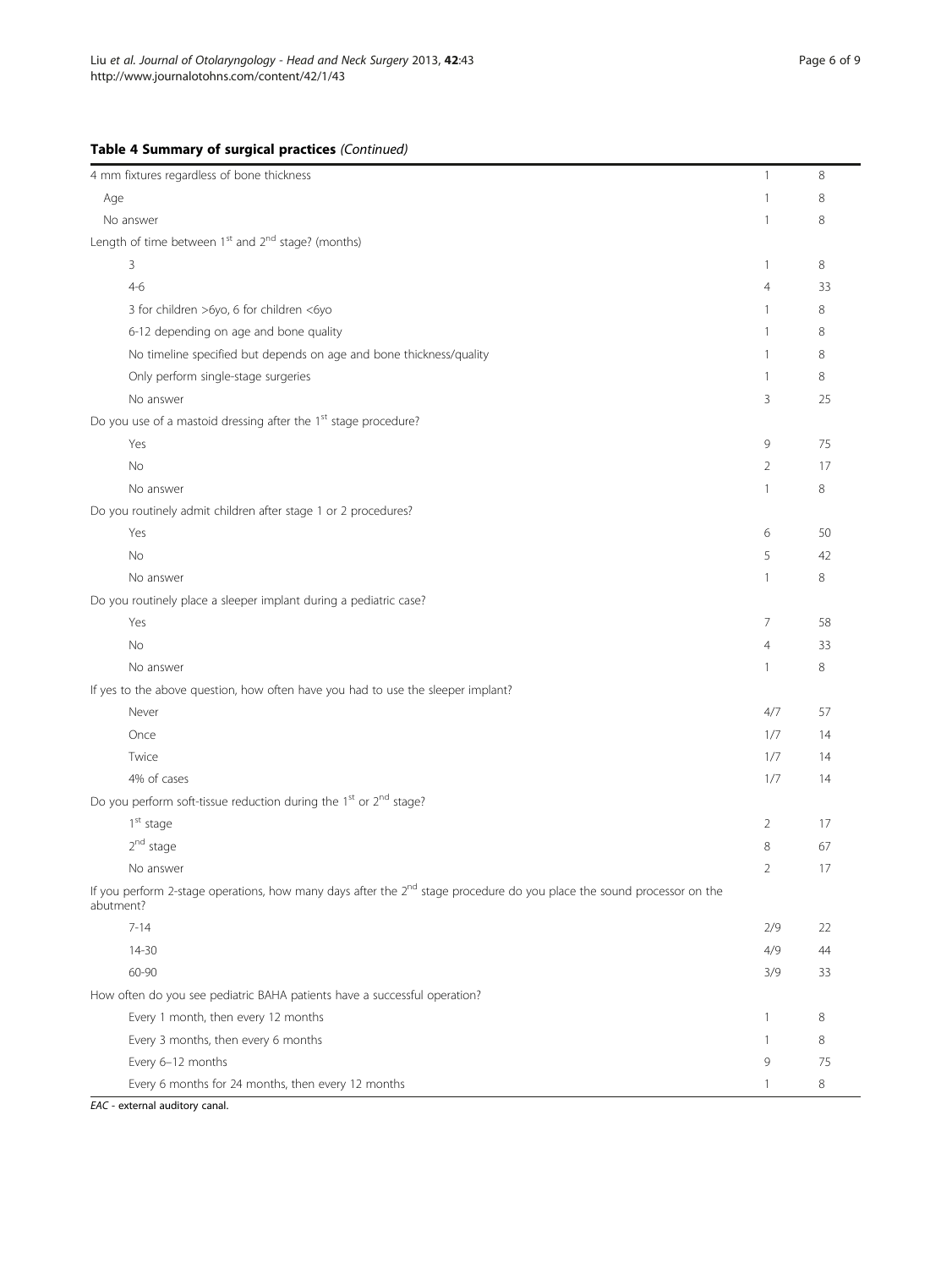# **Discussion**

Our findings show that there is variability in the clinical and surgical practices of otolaryngologists who perform pediatric BAHA surgeries in Canada. This is consistent with the divergence in practice that is reported in literature [[7\]](#page-8-0). There is inconsistency among respondents with regards to using unilateral hearing loss and trisomy 21 as indications for BAHA implantation. The practice of bilateral BAHA implantation as well as the minimum acceptable age for implantation also varies. Finally, there is significant regional variation in funding for the BAHA surgery, implant, and processor.

Overall, the least commonly reported indication for BAHA implantation was unilateral hearing loss. The utility of BAHAs in these patients is mainly to establish binaural hearing [[11,12\]](#page-8-0). The reported audiological benefits, however, have been variable in this particular situation, especially in the pediatric population [\[11,13-15](#page-8-0)]. In their study of children and adolescents with unilateral hearing loss, Priwin et al [\[14\]](#page-8-0). did not find any improvements in hearing thresholds or sound localization with the BAHA. They did, however, note an improvement in speech recognition, especially in noisy environments. This correlates with other studies in which participants have reported using the BAHA mainly in classrooms [[11\]](#page-8-0). Despite the inconsistencies in reported audiological benefits, BAHAs in children with unilateral hearing loss have been found to have a positive impact on quality of life with high rates of user compliance [[14-16\]](#page-8-0). This may suggest that children experience a subjective benefit even if audiological measurements do not always correspond. Twenty-five percent of our respondents listed unilateral hearing loss as an indication for BAHA implantation, and only 17% routinely offered this treatment to children with congenital unilateral hearing loss. This indicates that the majority has not accepted BAHAs as a beneficial intervention for this cohort of children, which seems appropriate at the current level of evidence.

Trisomy 21 was another uncommon indication according to our respondents (Table [2\)](#page-2-0). Children with trisomy 21 have eustachian tube dysfunction, leading to chronic otitis media with effusion and often, conductive hearing loss [\[17](#page-8-0)]. Bone anchored hearing aids have been shown to be beneficial in these children when other methods of re-establishing hearing (ventilation tubes and conventional hearing aids) are unsuccessful [\[17,18](#page-8-0)]. Despite these results, there appears to be a trend of underutilization of BAHAs in some syndromic children [[6\]](#page-8-0). The lower proportion of respondents who use trisomy 21 as an indication for BAHA implantation may be interpreted to be a reflection of this trend. This may be due to a lack of awareness regarding the benefits of BAHAs in children with trisomy 21 [\[6](#page-8-0)]. Increased awareness and education can therefore be helpful in encouraging otolaryngologists to consider BAHAs as a viable option for hearing restoration in this population in some situations.

The benefits of bilateral BAHA implantation have been debated in the literature [\[19](#page-8-0)]. Due to the small attenuation of vibrations in the skull, it has been argued that one BAHA can also stimulate the cochlea on the opposite side [\[10,20](#page-8-0)]. There have been studies, however, which report improved audiological outcomes and quality of life in children fitted with bilateral BAHAs [[16,21,22\]](#page-8-0), indicating that there may be a role for this intervention in some children. Fifty percent of our respondents have performed bilateral BAHAs in children. Interestingly, most surgeons (83%) who have performed bilateral BAHAs practice in an area where the procedure is partially or fully funded, whereas most of those who have not performed this procedure (67%) work in areas where bilateral BAHAs are not funded. It is possible that in the small population of children who may benefit from this intervention, bilateral BAHAs are underused as a result of funding limitations. A similar trend is expected in many other countries since health care funding is becoming more scarce. As we will discuss later on, there is a need for more comprehensive coverage for the BAHA procedure and related costs. We encourage otolaryngologists who practice in regions with funding limitations to advocate for more adequate coverage, especially in situations where the lack of funding may be the obstacle to an intervention that is known to lead to improved outcomes, such as bilateral BAHA implantation in select cases [[19\]](#page-8-0).

There is no consensus on the ideal age for BAHA implantation in children [[6,9\]](#page-8-0). Achieving optimal hearing earlier in life best facilitates normal speech and language development [[23,24](#page-8-0)]. Younger age at the time of intervention, however, is associated with an increased risk of osseointegration failure [\[3,9](#page-8-0)]. This is most likely due to thinner temporal bones [\[9\]](#page-8-0) as well as the higher water and lower mineral content associated with younger skulls [[25\]](#page-8-0). Other factors that may contribute to failure in younger children include an increased risk of trauma and a decreased ability to care for the implant site [[3,25\]](#page-8-0). The trend reported in literature is to implant BAHAs in children older than 4 years of age [\[7\]](#page-8-0). Others state that children older than 3 years should have adequate bone thickness, and therefore would make suitable BAHA candidates [[1\]](#page-8-0). Our results show that 4 years is the most commonly accepted minimum age for BAHA implantation (42%), followed by 3 years (25%) and 5–6 years (25%). The BAHA softband is routinely fitted for children younger than this for 92% of respondents. Our results imply that there are some children in Canada who are being delayed the BAHA operation secondary to surgeon practices/preferences. By elucidating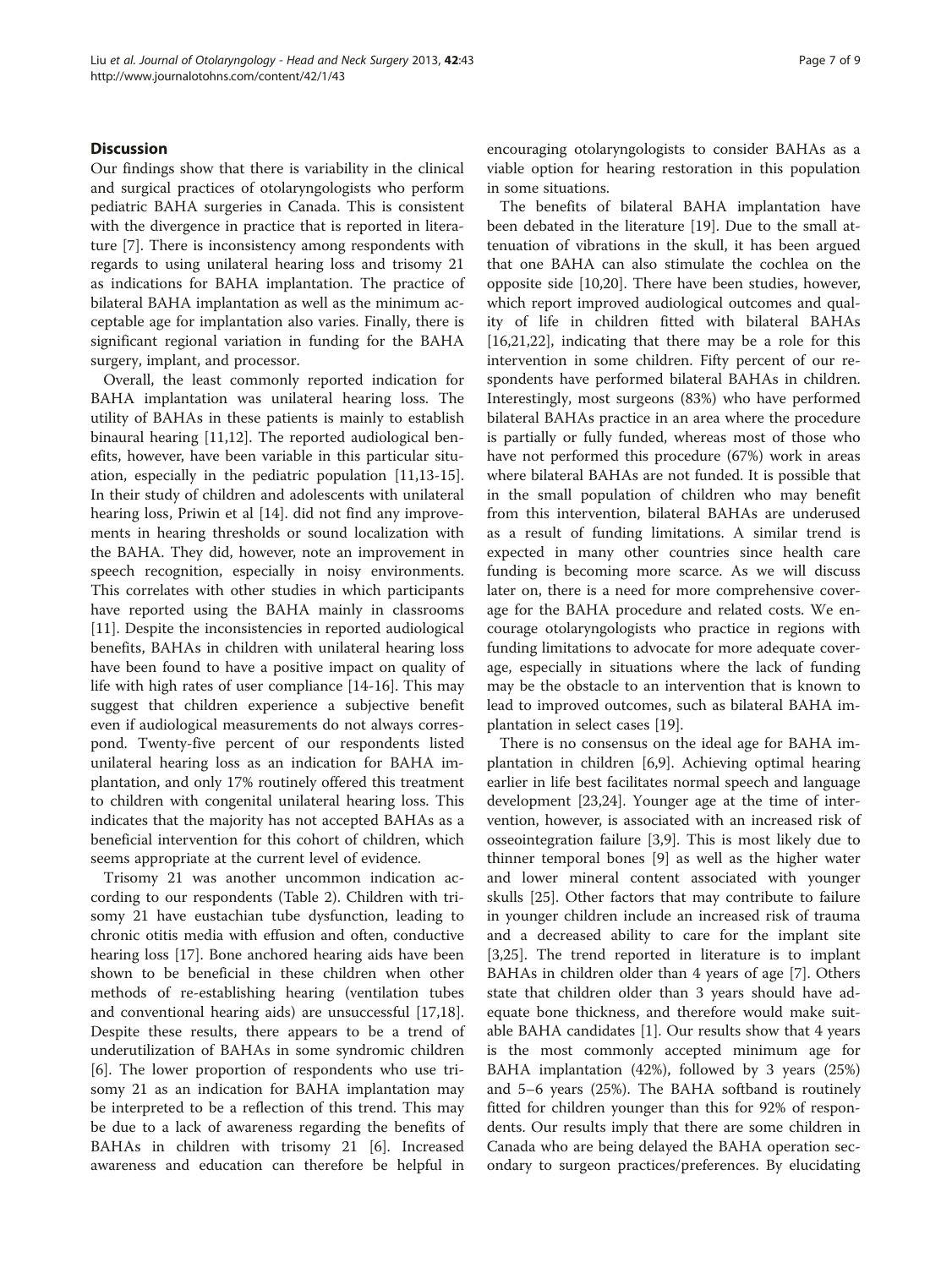<span id="page-7-0"></span>the fact that the majority of surgeons are successfully performing this procedure in children at age 3–4 years, perhaps those waiting until age 5–6 years would consider implanting the BAHA at an earlier age. This is important since the BAHA processor with implanted abutment has been shown to yield better audiologic results compared to the BAHA headband alone [\[26](#page-8-0)]. Therefore, children would benefit from earlier implantation as soon as they are physiologically/anatomically ready to receive the implant.

Similar to how age and bone thickness dictate the timing of the BAHA surgery, these factors were also reported to determine the details of the procedure. Half of the respondents stated that young age and thin temporal bone are indications for two-staged procedure. Few (17%) only considered bone thickness and another 17% only considered age. This is consistent with the literature, where surgeons have reported age and bone thickness to be the major determinants in deciding between a one- or two-staged operation [[3,13,25\]](#page-8-0). Some have reported performing two-staged procedure in children with less than 2.5 mm of bone thickness [[25](#page-8-0)]. Similarly, there is support for one-staged procedure in older children whose bone thickness would allow for the implantation of a 4 mm fixture [\[3](#page-8-0)].

One of the most striking results seen in our survey is the variability in the availability and extent of funding for the BAHA surgery, implant, and processor. In some cases, this inconsistency in funding was found to exist even within the same province. Furthermore, there was a lack of reliable funding for post-operative care (e.g., for replacement BAHA sound processors). Others in the past have also recognized the need for more comprehensive funding programs in Canada [\[8](#page-8-0)]. Interestingly, one of the challenges encountered is that the BAHA is often considered to be a surgical procedure and not a hearing aid. This distinction can be important since some private health insurance companies provide coverage for hearing aids but not for surgical procedures (or costs related to surgeries). Subsequently, a major challenge identified by parents, which may contribute to a delayed provision of hearing aids, is having to self-fund the costs [[27,28\]](#page-8-0). We hope that by highlighting this discrepancy and possible inadequacy in funding, we are able to encourage a concerted effort among this small group of practitioners to advocate for more extensive coverage for BAHAs for the indicated cases. Obviously, the situations can be quite different in countries such as the United States, where the healthcare funding does not come from a single payer. Yet, many developed nations will have similar funding issues as the ones identified in our survey. Also, even places like the United States may soon have to deal with "rationing" health care resources due to rising costs.

The limitation of the present study is evident in the survey format, which implies reporting and recall bias. A detailed chart review of all pediatric BAHA patients may have avoided these biases but it was not practical. Also, the low sample size can be considered a limitation. However, this small sample size reflects the small group of surgeons in Canada who perform this procedure in children. This is in keeping with the overall small number of children that require this operation and the vast geographical spread with concentrated populations at urban settings. As well, several Provinces and Territories do not have enough population to support their own pediatric BAHA program, which is evident in our survey results. Other countries or regions may have similar findings with a small number of surgeons performing pediatric BAHA operations.

# Conclusion

There is some agreement among otolaryngologists in Canada who perform pediatric BAHA surgeries. Specifically, the predominant indications for BAHA implantation are clear. The remainder of our findings showed a varied set of general and surgical practices among those who perform this procedure in children. It also highlights the discrepancy in government funding across provinces for unilateral and bilateral BAHAs, as well as the BAHA softband.

Given this variation, a national forum would be beneficial to allow for the discussion of the inconsistent practices and contentious issues in BAHA implantation. Specifically, such a forum should establish the types of patients/situations in which unilateral hearing loss would be an indication for BAHA implantation, or when bilateral BAHA implantation should be considered. Furthermore, awareness needs to be raised for surgeons caring for children with Trisomy 21 as to when BAHA implantation may become a viable option. Establishing a set of general practice guidelines in pediatric BAHA surgeries will help ensure that care of these children is as evidence-based as possible. We also hope that this study has raised questions that will inspire multi-institutional research collaborations.

Finally, we encourage otolaryngologists performing BAHA surgeries to become familiar with the various sources of funding available in their regions and to advocate for more comprehensive coverage if a need is identified, both individually at the local level and collectively at the provincial and national levels.

# Additional file

[Additional file 1:](http://www.biomedcentral.com/content/supplementary/1916-0216-42-43-S1.pdf) Appendix A – The Canadian Pediatric Bone-Anchored Hearing Aid Clinical and Surgical Practice Questionnaire. This is the survey used in this study, consisting of 39 questions divided into general practice and surgical practice sections.